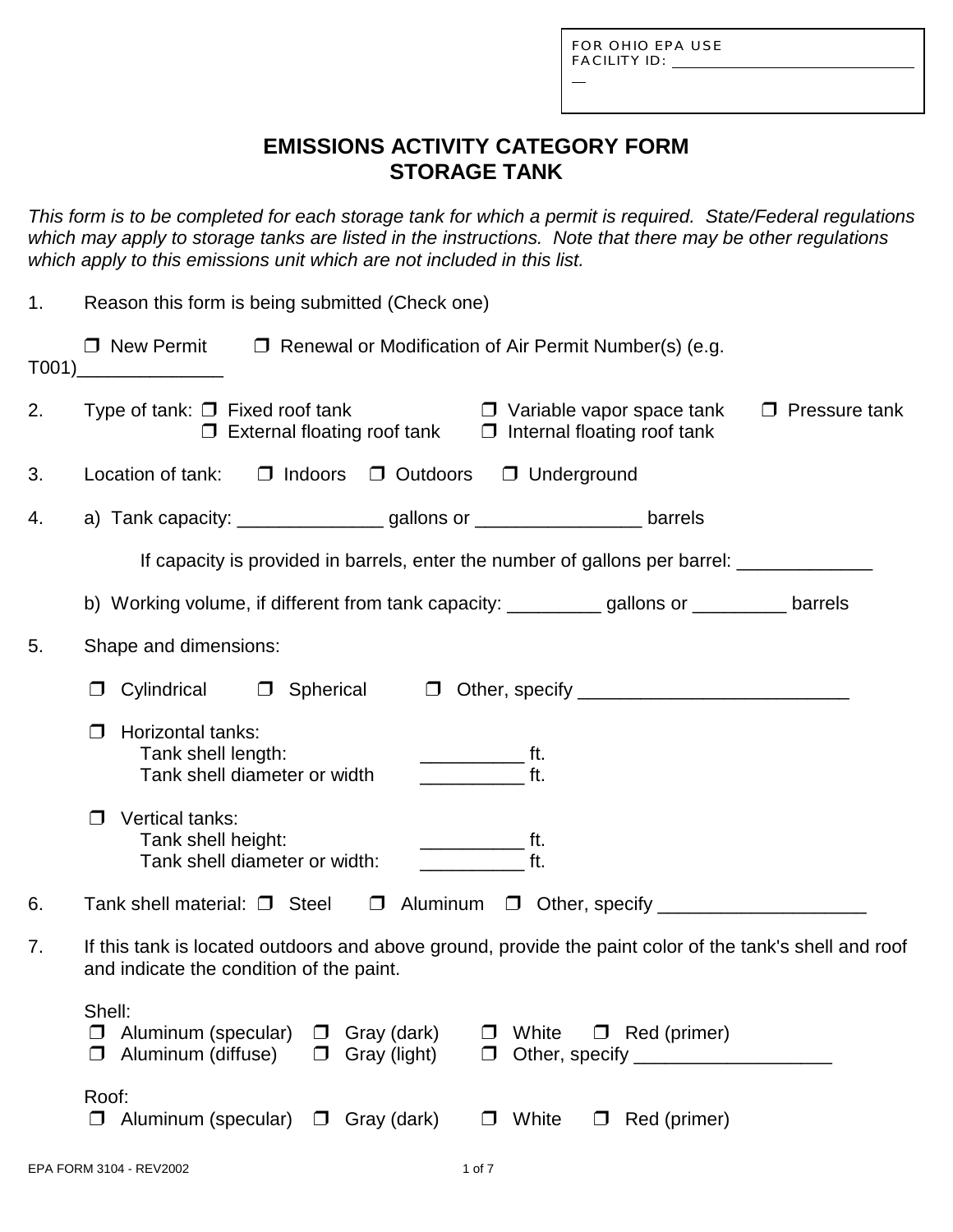| □ Aluminum (diffuse) | $\Box$ Gray (light) |  | $\Box$ Other, specify |
|----------------------|---------------------|--|-----------------------|
|                      |                     |  |                       |

| Condition of paint: $\Box$ Good |  | $\Box$ Poor |
|---------------------------------|--|-------------|
|                                 |  |             |

- 8. If this tank is a variable vapor space tank or is interconnected to a variable vapor space tank, complete the following:
	- a) Capacity of vapor expansion system: \_\_\_\_\_\_\_\_\_\_\_\_\_\_\_\_\_ gallons or \_\_\_\_\_\_\_\_\_\_\_\_\_\_\_\_\_ barrels
	- b) Identify all tanks and other vapor sources interconnected to the vapor expansion system:
- 9. If this tank is subject to the following federal rules, complete the following:
	- □ New Source Performance Standards under 40 CFR 60, Subpart Ka, "Standards of Performance for Storage Vessels for Petroleum Liquids for Which Construction, Reconstruction, or Modification Commenced After May 18, 1978, and Prior to July 23, 1984"

\_\_\_\_\_\_\_\_\_\_\_\_\_\_\_\_\_\_\_\_\_\_\_\_\_\_\_\_\_\_\_\_\_\_\_\_\_\_\_\_\_\_\_\_\_\_\_\_\_\_\_\_\_\_\_\_\_\_\_\_\_\_\_\_\_\_\_\_\_\_\_

a) Date of initial fill with petroleum liquid

b) Was tank out of service for a period of a year or more?  $\Box$  Yes  $\Box$  No If yes, identify the date of subsequent refilling with petroleum liquid after the most recent outof-service period of a year or more.

- □ Maximum Achievable Control Technology (MACT) Standards under 40 CFR 63, Subpart G (HON Tanks)
	- a) This tank is defined as a:  $\Box$  Group 1 storage vessel  $\Box$  Group 2 storage vessel
	- b) At the storage temperature, maximum true vapor pressure of total HAPs:
- 10. Supplemental data, check all that apply:
	- $\Box$  Tank was converted from an external floating roof tank or a fixed roof tank to an internal floating roof tank; provide type and date of conversion:
	- $\Box$  Tank is used to store produced crude oil or condensate prior to custody transfer.
	- $\Box$  Tank is insulated; describe:  $\Box$
	- $\Box$  Tank is heated and indicate temperature (in degrees Fahrenheit):
- 11. Material stored example and the Trade Name and Trade Name and Trade Name and Trade Name and Trade Name and Trade Name and Trade Name and Trade Name and Trade Name and Trade Name and Trade Name and Trade Name and Trade

| Density:<br>lbs/gal or | <sup>o</sup> API Producer |
|------------------------|---------------------------|
|------------------------|---------------------------|

- 12. Temperature of stored material: Average \_\_\_\_\_\_\_\_\_\_°F and Maximum \_\_\_\_\_\_\_\_\_\_°F
- 13. Vapor pressure of stored material: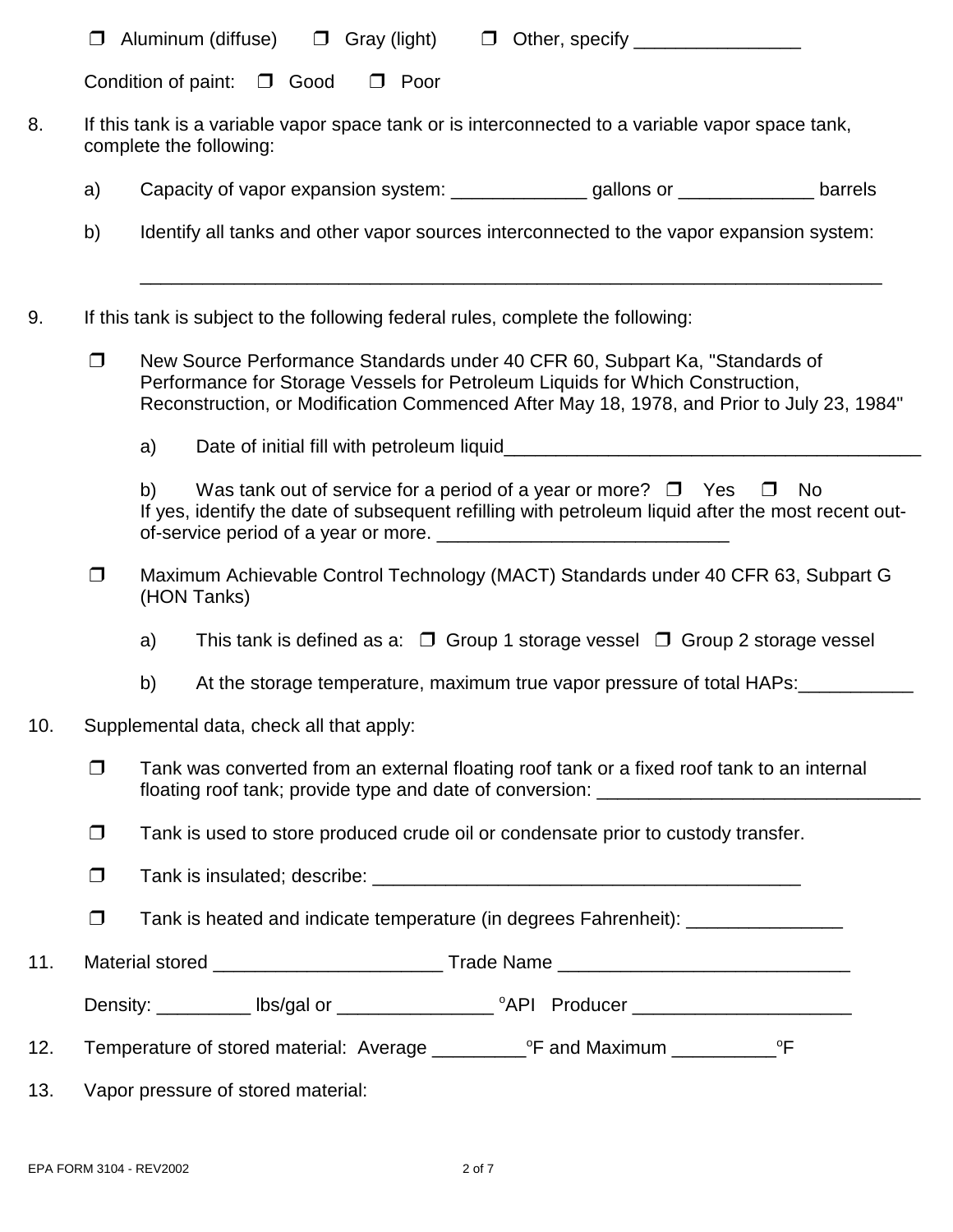|                                                                                                                                                                     | a)<br>Actual vapor pressure:<br>_____________ psia at average storage temperature<br>__________ psia at maximum storage temperature |                  |                                                                         |                       |        |                                                                                           |                                                                                                              |
|---------------------------------------------------------------------------------------------------------------------------------------------------------------------|-------------------------------------------------------------------------------------------------------------------------------------|------------------|-------------------------------------------------------------------------|-----------------------|--------|-------------------------------------------------------------------------------------------|--------------------------------------------------------------------------------------------------------------|
|                                                                                                                                                                     | b)                                                                                                                                  |                  | Reid vapor pressure, in psia:<br>Average<br>Minimum ________<br>Maximum |                       |        |                                                                                           |                                                                                                              |
|                                                                                                                                                                     | $\mathbf{C}$                                                                                                                        |                  |                                                                         |                       |        | If material stored is a gas or liquified gas, provide the pressure at which it is stored: |                                                                                                              |
| 14.                                                                                                                                                                 |                                                                                                                                     |                  | The vapor molecular weight: _________________ lbs/lb-mole               |                       |        |                                                                                           |                                                                                                              |
| 15.                                                                                                                                                                 |                                                                                                                                     |                  | liquid, answer the questions below:                                     |                       |        |                                                                                           | If the material is a liquid other than gasoline, fuel oil, kerosene, crude oil, lubricant or other petroleum |
|                                                                                                                                                                     |                                                                                                                                     |                  | Is it a photochemically reactive material? $\Box$ Yes                   |                       | $\Box$ | No                                                                                        |                                                                                                              |
| 16.                                                                                                                                                                 |                                                                                                                                     |                  | Is the material a hazardous waste?                                      | $\Box$ Yes            |        | $\Box$ No                                                                                 |                                                                                                              |
| 17.                                                                                                                                                                 |                                                                                                                                     | Type of filling: |                                                                         |                       |        |                                                                                           | □ Splash □ Submerged □ Other, specify __________________                                                     |
| 18.                                                                                                                                                                 |                                                                                                                                     |                  |                                                                         |                       |        |                                                                                           | Indicate the year (or 12-month period) for which throughput is provided in items 19 and 20:                  |
| 19.                                                                                                                                                                 |                                                                                                                                     |                  |                                                                         |                       |        | The maximum daily throughput of material stored: _________ gallons or ________ barrels.   |                                                                                                              |
| 20.                                                                                                                                                                 | Maximum annual throughput of material stored: ___________ gallons or _________ barrels.                                             |                  |                                                                         |                       |        |                                                                                           |                                                                                                              |
| 21.                                                                                                                                                                 | Identify the control equipment associated with this tank.                                                                           |                  |                                                                         |                       |        |                                                                                           |                                                                                                              |
| a)                                                                                                                                                                  |                                                                                                                                     |                  |                                                                         |                       |        |                                                                                           |                                                                                                              |
|                                                                                                                                                                     | b)                                                                                                                                  |                  |                                                                         |                       |        |                                                                                           | Date tank was equipped with or vented to vapor control system (month/year) _________                         |
| 22.                                                                                                                                                                 |                                                                                                                                     |                  | Complete the table below for any pressure or vacuum relief vent valve.  |                       |        |                                                                                           |                                                                                                              |
| Type of Vent Valve<br><b>Pressure Setting</b><br>Vacuum Setting<br>If pressure relief is discharged to a vapor control system,<br>identify the vapor control system |                                                                                                                                     |                  |                                                                         |                       |        |                                                                                           |                                                                                                              |
|                                                                                                                                                                     |                                                                                                                                     |                  |                                                                         |                       |        |                                                                                           |                                                                                                              |
|                                                                                                                                                                     |                                                                                                                                     |                  |                                                                         |                       |        |                                                                                           |                                                                                                              |
|                                                                                                                                                                     |                                                                                                                                     |                  |                                                                         |                       |        |                                                                                           | If this is a Fixed Roof, Variable Vapor Space or Pressure Tank, complete items 23 through 27:                |
| 23.                                                                                                                                                                 |                                                                                                                                     |                  | If the tank is vertical, what type of roof does it have?                |                       |        |                                                                                           |                                                                                                              |
|                                                                                                                                                                     | □                                                                                                                                   |                  | Cone roof                                                               | Height: __________ ft | $\Box$ | Dome roof                                                                                 | Height: ________<br>ft                                                                                       |

24. The average height of the liquid material stored within the tank during the year: \_\_\_\_\_\_\_\_\_ft.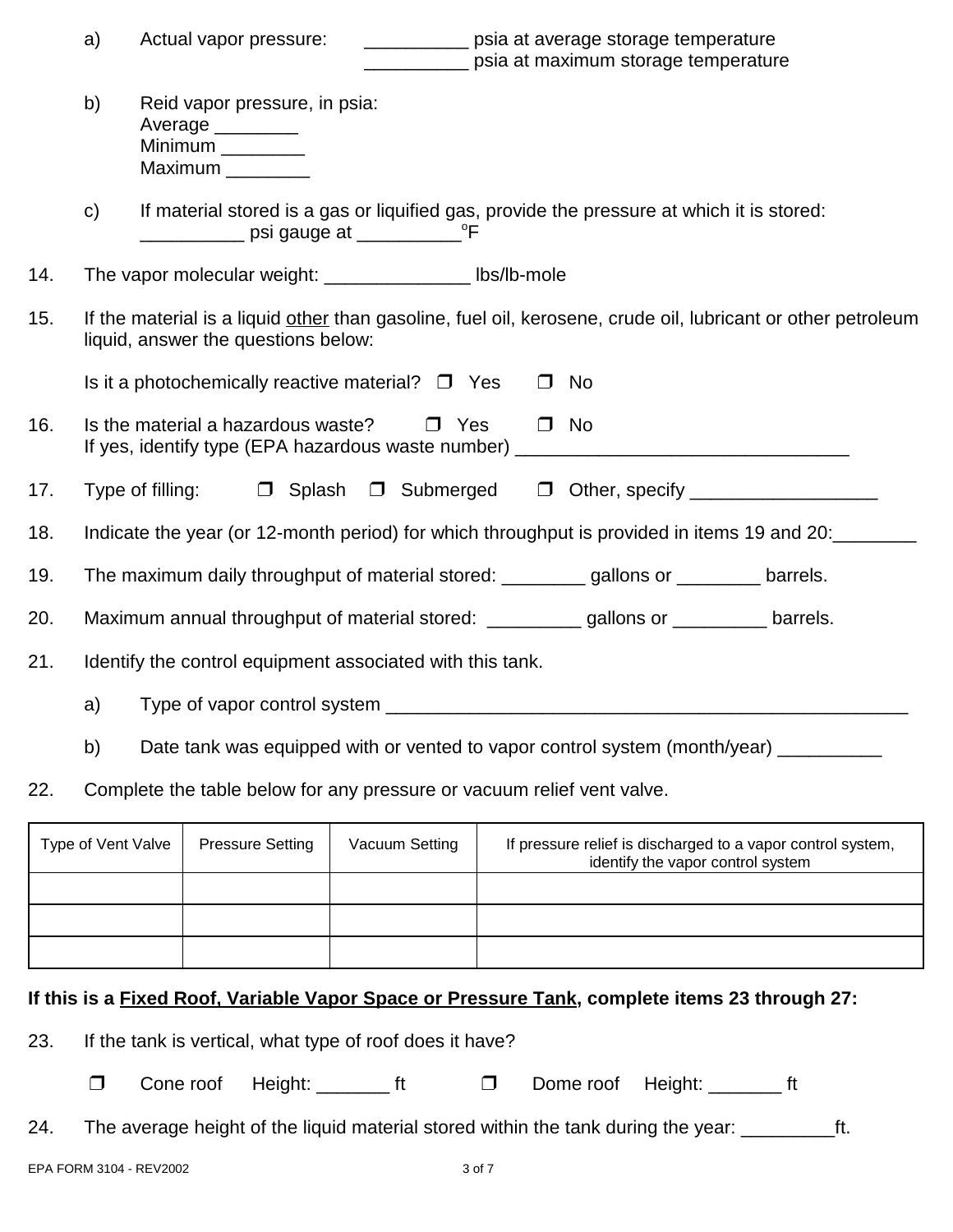| 25. | The maximum height of the liquid material stored within the tank during the year: ____________________________                                                                                                                                                                                                       |  |  |  |  |  |  |
|-----|----------------------------------------------------------------------------------------------------------------------------------------------------------------------------------------------------------------------------------------------------------------------------------------------------------------------|--|--|--|--|--|--|
| 26. | °F<br>The average liquid surface temperature: _________________                                                                                                                                                                                                                                                      |  |  |  |  |  |  |
| 27. | Is this tank bolted or riveted construction?<br>$\Box$ Yes<br>No<br>$\Box$                                                                                                                                                                                                                                           |  |  |  |  |  |  |
|     | If this tank is an <b>External Floating Roof Tank, complete items 28 through 34:</b>                                                                                                                                                                                                                                 |  |  |  |  |  |  |
| 28. | Is the external floating roof domed?<br>$\Box$ Yes<br>No<br>$\Box$                                                                                                                                                                                                                                                   |  |  |  |  |  |  |
| 29. | Type of floating roof:<br>$\Box$ Double Deck<br>Pontoon □ Other, specify _____________<br>$\Box$                                                                                                                                                                                                                     |  |  |  |  |  |  |
| 30. | <b>Riveted or bolted</b><br>Type of shell construction:<br>D Welded<br>$\Box$                                                                                                                                                                                                                                        |  |  |  |  |  |  |
| 31. | Are all openings in the external floating roof, except automatic bleeder vents, rim space vents, leg<br>sleeves, main roof drain, emergency roof drains and slotted gauging/sampling wells, equipped with<br>both a cover, seal or lid without visible gaps and a projection into the tank below the liquid surface? |  |  |  |  |  |  |
|     | Yes<br>$\Box$ No<br>$\Box$                                                                                                                                                                                                                                                                                           |  |  |  |  |  |  |
|     |                                                                                                                                                                                                                                                                                                                      |  |  |  |  |  |  |
| 32. | Is there a slotted gauging/sampling well?                                                                                                                                                                                                                                                                            |  |  |  |  |  |  |
|     | $\Box$ No<br>Yes<br>$\Box$                                                                                                                                                                                                                                                                                           |  |  |  |  |  |  |
|     | If yes, is it equipped with an object which floats on the liquid surface within the well and which covers<br>at least 90 percent of the area of the well opening?                                                                                                                                                    |  |  |  |  |  |  |
|     | Yes<br>No<br>$\Box$<br>$\Box$                                                                                                                                                                                                                                                                                        |  |  |  |  |  |  |
| 33. | On the blank lines to the left of the various types of roof fittings shown below, indicate the number, if<br>any, of each fitting.                                                                                                                                                                                   |  |  |  |  |  |  |
|     | Vacuum breaker (10-inch diameter well)<br>Access hatch (24-inch diameter well)<br>____ Weighted mechanical actuation, gasketed<br>Bolted cover, gasketed<br>Unbolted cover, ungasketed<br>___ Weighted mechanical actuation, ungasketed<br>Unbolted cover, gasketed                                                  |  |  |  |  |  |  |
|     | Unslotted guide-pole/sample well (8-inch diameter unslotted pole, 21-inch diameter well)<br><u>__</u> ____ Ungasketed sliding cover □ With sleeve<br><u> a</u> Gasketed sliding cover □ With sleeve<br>$\Box$ With wiper                                                                                             |  |  |  |  |  |  |
|     | Slotted guide-pole/sample well (8-inch diameter unslotted pole, 21-inch diameter well)<br>_____ Ungasketed sliding cover, without float _____ Gasketed sliding cover, without float<br>_____ Gasketed sliding cover, with float                                                                                      |  |  |  |  |  |  |
|     | Gauge-float well (20-inch diameter)<br>Gauge-hatch/sample well (8-inch diameter)<br>_____ Weighted mechanical actuation, gasketed<br>Unbolted cover, ungasketed<br>_____ Weighted mechanical actuation, ungasketed<br>____ Unbolted cover, gasketed<br>Bolted cover, gasketed                                        |  |  |  |  |  |  |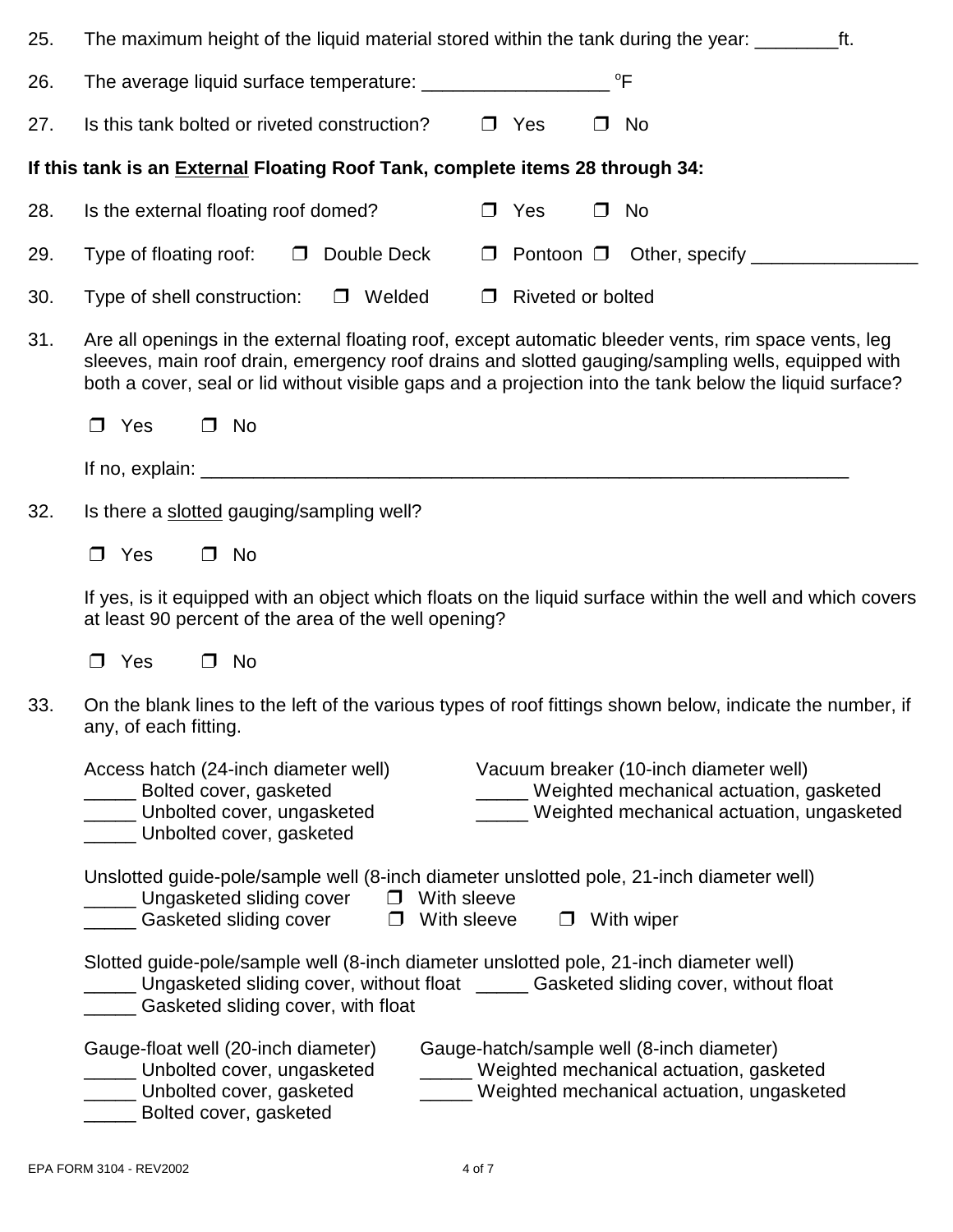|     | Roof leg (3-inch diameter)<br>_____ Adjustable, pontoon area<br>Gasketed<br>$\Box$ Ungasketed<br>Sock<br>$\Box$<br>_____ Adjustable, center area<br>Ungasketed<br>$\Box$<br>Gasketed<br>$\Box$<br>Sock<br>$\Box$<br>____ Adjustable, double-deck roofs<br><b>Exed</b> Fixed |
|-----|-----------------------------------------------------------------------------------------------------------------------------------------------------------------------------------------------------------------------------------------------------------------------------|
|     | Roof drain (3-inch diameter)<br>Roof leg (2-1/2-inch diameter)<br>______ Adjustable, pontoon area<br><u>Copen</u><br>______ 90% closed<br>_____ Adjustable, center area<br>_____ Adjustable, double-deck roofs<br><b>Fixed</b>                                              |
|     | Rim vent (6-inch diameter)<br>____ Weighted mechanical actuation, gasketed<br>____ Weighted mechanical actuation, ungasketed                                                                                                                                                |
| 34. | The average wind speed at the tank site: ________________________ mph.                                                                                                                                                                                                      |
|     | If this tank is an Internal Floating Roof Tank, complete items 35 through 41:                                                                                                                                                                                               |
| 35. | Type of floating decks:                                                                                                                                                                                                                                                     |
|     | Contact deck<br>$\Box$ Noncontact deck                                                                                                                                                                                                                                      |
| 36. | Type of roof above floating decks:<br>□ Column-supported<br>$\Box$ Self-supporting                                                                                                                                                                                          |
| 37. | If roof is column-supported, identify the type of column construction:                                                                                                                                                                                                      |
|     | $\Box$ 9-inch by 7-inch built-up columns<br>$\Box$ 8-inch diameter pipe columns                                                                                                                                                                                             |
| 38. | Floating deck seam construction:                                                                                                                                                                                                                                            |
|     |                                                                                                                                                                                                                                                                             |
| 39. | If deck seams are bolted, complete a) or b):                                                                                                                                                                                                                                |
|     | Continuous sheet construction; specify width of sheets (e.g., 5 ft, 6 ft, or 7 ft):<br>a)                                                                                                                                                                                   |
|     | Panel construction; specify size of panels (e.g., 5 ft x 7.5 ft, or 5 ft x 12 ft):                                                                                                                                                                                          |
|     | b)                                                                                                                                                                                                                                                                          |
|     |                                                                                                                                                                                                                                                                             |
| 40. | On the blank lines to the left of the various types of floating deck fittings shown below, indicate the<br>number, if any, of each fitting.                                                                                                                                 |
|     | Access hatch (usually one)<br>Automatic gauge float well (usually one)<br>_____ Bolted cover, gasketed<br>_____ Bolted cover, gasketed<br>Unbolted cover, ungasketed<br>Unbolted cover, ungasketed<br>Unbolted cover, gasketed<br>Unbolted cover, gasketed                  |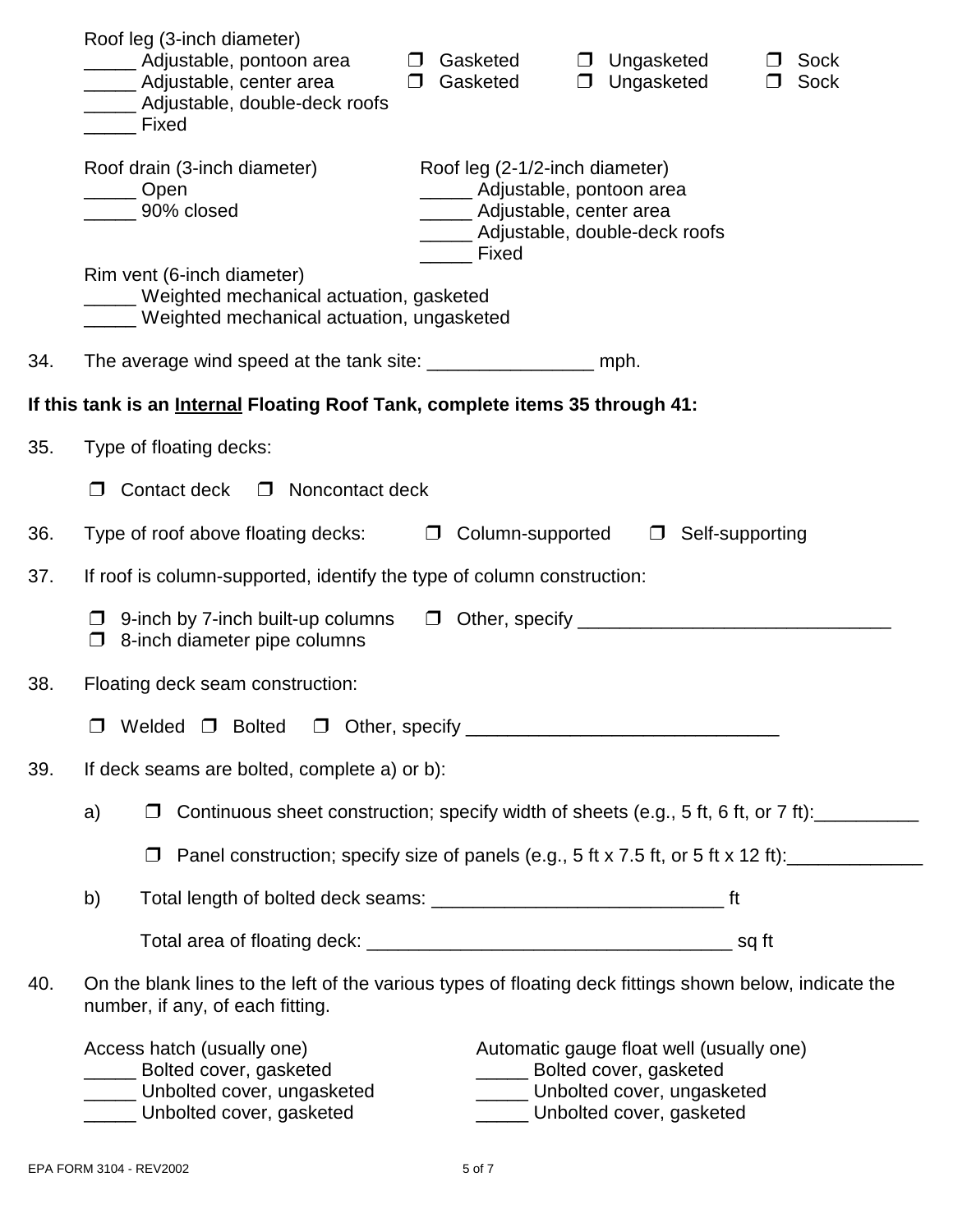|     | Deck supports (roof legs or hanger well) Ladder well (usually one)<br>______ Sliding cover, gasketed<br>_____ Adjustable<br>______ Sliding cover, ungasketed<br><b>Exed</b> Fixed                                                                                                                                                                                             |
|-----|-------------------------------------------------------------------------------------------------------------------------------------------------------------------------------------------------------------------------------------------------------------------------------------------------------------------------------------------------------------------------------|
|     | ____ Stub drains (1-inch diameter; not used on welded contact deck)                                                                                                                                                                                                                                                                                                           |
|     | Column wells<br>____ Pipe column, flexible fabric sleeve seal _____ Built-up column, gasketed sliding cover<br>____ Pipe column, gasketed sliding cover _____ Built-up column, ungasketed sliding cover                                                                                                                                                                       |
|     | ____ Pipe column, ungasketed sliding cover                                                                                                                                                                                                                                                                                                                                    |
|     | Sample pipe or well (usually one)<br>____ Slotted pipe, gasketed sliding cover<br>_______ Sample well, slit fabric seal (10% open area)<br>Slotted pipe, ungasketed sliding cover                                                                                                                                                                                             |
|     | Vacuum breaker (10-inch diameter)<br>_____ Weighted mechanical actuation, gasketed<br>____ Weighted mechanical actuation, ungasketed                                                                                                                                                                                                                                          |
| 41. | Are all openings on the floating deck, except stub drains, equipped with a cover, seal or lid which is to<br>be in a closed position at all times except when in actual use for tank gauging or sampling?                                                                                                                                                                     |
|     | No<br>Yes<br>$\Box$<br>$\Box$                                                                                                                                                                                                                                                                                                                                                 |
|     | If no, $explain:$                                                                                                                                                                                                                                                                                                                                                             |
|     | If this tank is an <u>Internal or External</u> Floating Roof Tank, complete items 42 through 47:                                                                                                                                                                                                                                                                              |
| 42. | Type of seal between floating roof and tank well:                                                                                                                                                                                                                                                                                                                             |
|     | $\Box$ Single seal (primary seal only)<br>$\Box$ Dual seals (primary seal with secondary shield<br>Single seal with weather shield<br>mounted above it)<br>$\Box$<br>(primary seal with weather shield)                                                                                                                                                                       |
| 43. | Primary seal information:                                                                                                                                                                                                                                                                                                                                                     |
|     | Manufacturer _____________________________<br>Type: □ Liquid-mounted, liquid-filled<br>Make or model ____________________________<br>$\Box$ Liquid-mounted, resilient foam-filled<br>$\Box$ Vapor-mounted, resilient foam-filled<br>(month/year)<br>$\Box$ Mechanical shoe (complete item below)<br>$\Box$ Flexible wiper<br>Other, specify _______________________<br>$\Box$ |
|     | If the primary seal is a mechanical shoe, complete the following:                                                                                                                                                                                                                                                                                                             |

Vertical length of shoe \_\_\_\_\_\_\_\_\_\_ inches Vertical length of shoe above stored liquid surface \_\_\_\_\_\_\_\_\_ inches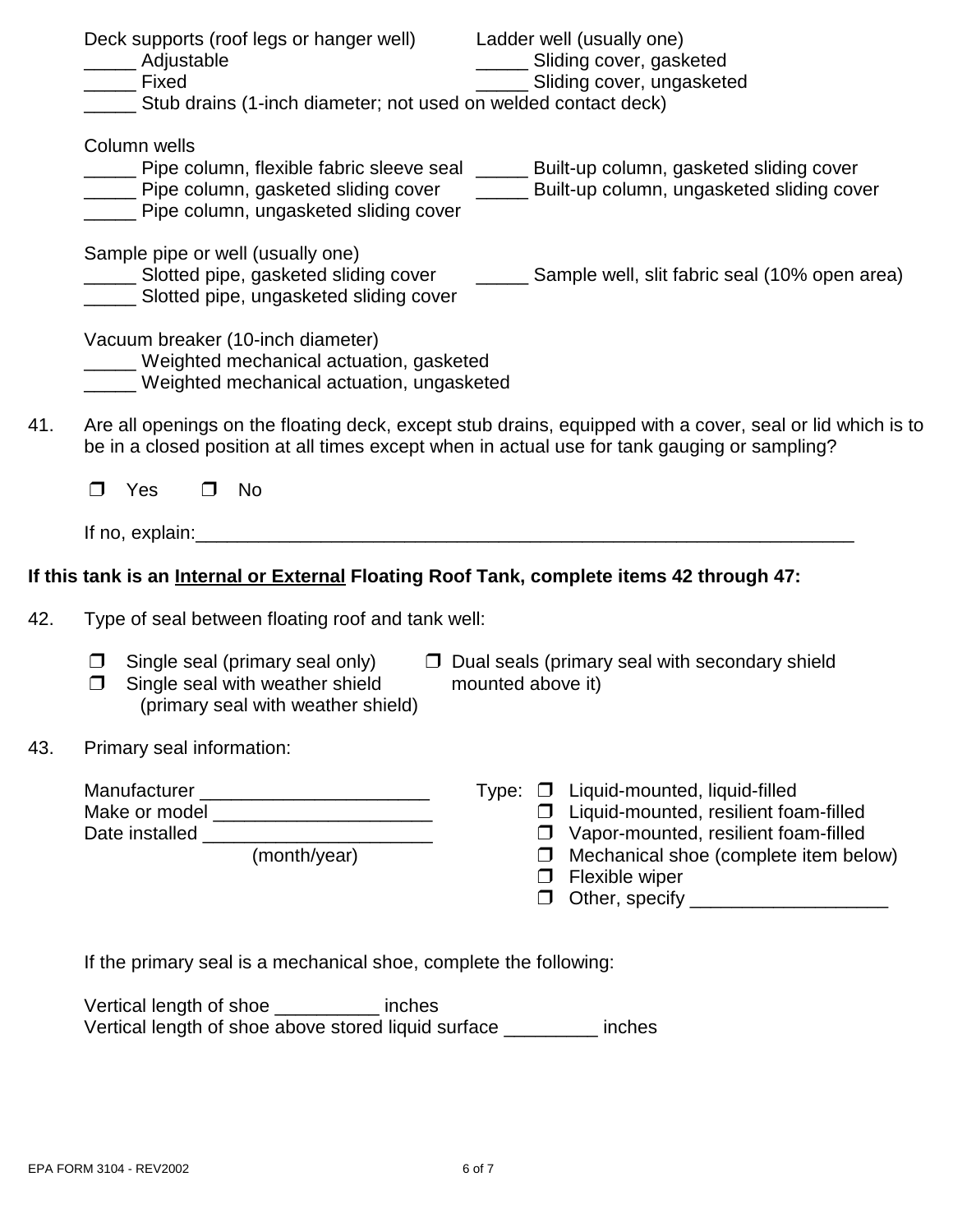44. Secondary seal information:

| Manufacturer   |              |  | Type: $\Box$ Rim-mounted, flexible wiper  |
|----------------|--------------|--|-------------------------------------------|
| Make or model  |              |  | $\Box$ Rim-mounted, resilient foam-filled |
| Date installed |              |  | □ Shoe-mounted                            |
|                | (month/year) |  | $\Box$ Weather shield                     |
|                |              |  | $\Box$ Other, specify                     |

45. Most recent seal inspection for visible holes, tears or other openings in the seal or fabric:

|     | Date of inspection<br>Condition of seal(s) $\Box$ Good condition<br>$\Box$ |                                                                     | <u> 1990 - Johann John Harry Harry Harry Harry Harry Harry Harry Harry Harry Harry Harry Harry Harry Harry Harry</u><br>Needed repair or replacement, specify type and date of corrective action |
|-----|----------------------------------------------------------------------------|---------------------------------------------------------------------|--------------------------------------------------------------------------------------------------------------------------------------------------------------------------------------------------|
| 46. | Most recent seal gap measurements:                                         |                                                                     |                                                                                                                                                                                                  |
|     |                                                                            | Primary Seal                                                        | <b>Secondary Seal</b>                                                                                                                                                                            |
|     | Date of measurement<br>By: (person)<br>(company)                           |                                                                     |                                                                                                                                                                                                  |
|     | Width of maximum gap<br>Total area of gaps                                 | inch<br>sq in<br><u> Alban Maria (</u><br>sq in/ft tank<br>diameter | inch<br>_______________ sq in<br>sq in/ft tank<br>diameter                                                                                                                                       |
|     | 47. Condition of the interior side of the tank shell:                      |                                                                     |                                                                                                                                                                                                  |
|     | Little or no rust                                                          | Dense rust                                                          | Gunite-lining                                                                                                                                                                                    |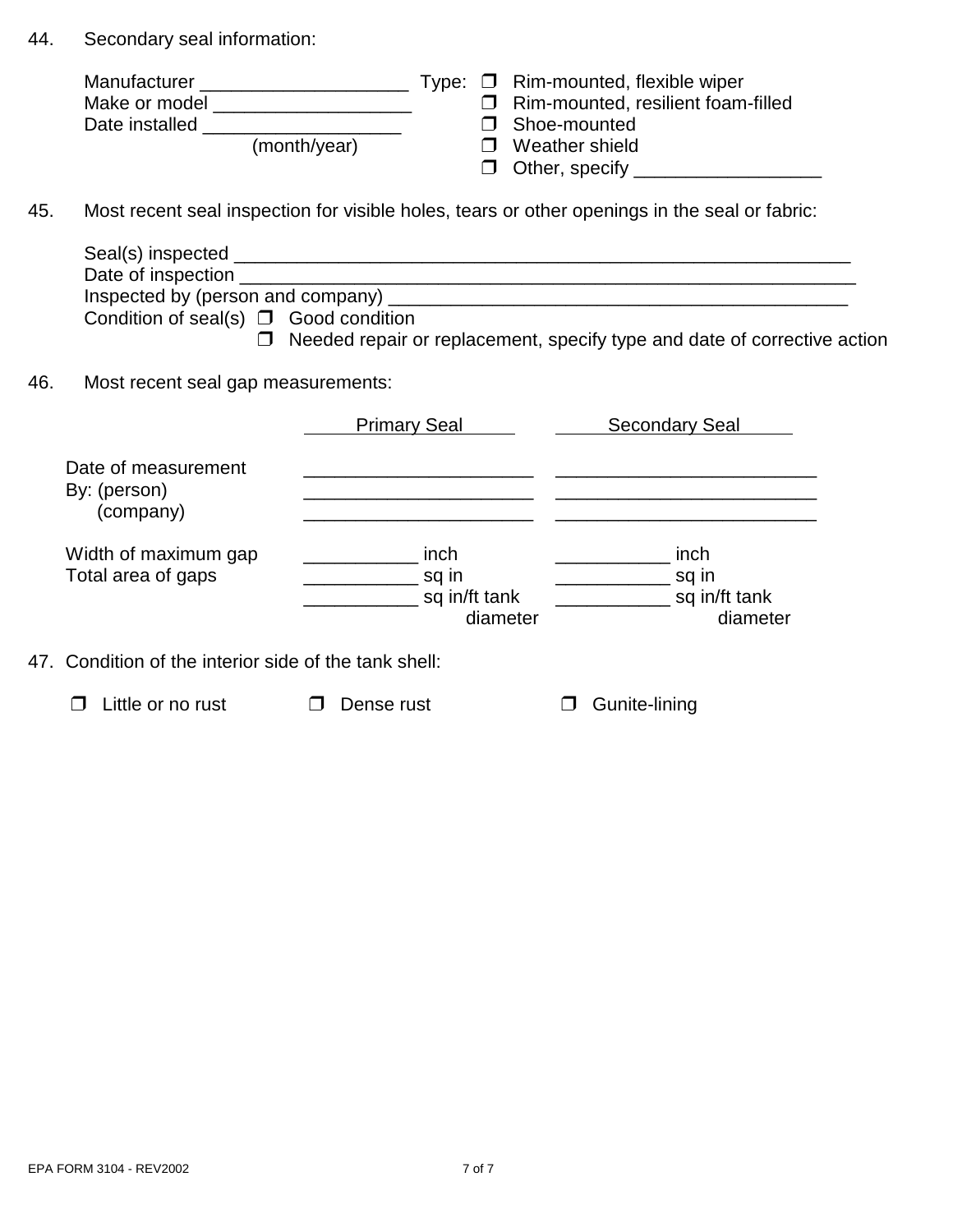# **INSTRUCTIONS FOR COMPLETION OF THE EMISSIONS ACTIVITY CATEGORY FORM FOR A STORAGE TANK**

#### **GENERAL INSTRUCTIONS:**

This form applies to all storage tanks not exempted by OAC rule 3745-31-03(A)(1)(l) which exempts:

- (l) Storage tanks for:
	- (i) Inorganic liquids including water (at standard temperature and pressure) except as described in paragraph (v) of this section;
	- (ii) Pressurized storage for inorganic compounds or propane, butane, isobutane, and liquid petroleum gases;
	- (iii) Liquids with a capacity of less than seven hundred gallons;
	- (iv) Liquids with a capacity of less than or equal to ten thousand gallons equipped with submerged fill and which store organic liquids or mixtures containing organic liquids (excluding pesticides) with each organic liquid component's vapor pressure of less than or equal to 1.5 pounds per square inch absolute at seventy degrees Fahrenheit;
	- (v) Acids (as defined in the most recent edition of the Chemical Rubber Company (CRC) Handbook of Chemistry and Physics) stored in tanks less than or equal to seven thousand five hundred gallons capacity.

Provide complete responses to all applicable questions. If an item does not apply to the emissions unit, write in "Not Applicable" or "NA." If the answer is not known, write in "Not Known" or "NK." If you need assistance in understanding a question after reading the instructions below, contact your Ohio EPA District Office or Local Air Agency for assistance. Submittal of an incomplete application will delay application review and processing. In addition, the application may be returned as incomplete if all applicable questions are not answered appropriately.

#### **APPLICABLE REGULATIONS:**

The following State and Federal Regulations may be applicable to a storage tank. Note that there may be other regulations which apply to this emissions unit which are not included in this list.

Federal: 40 CFR Part 60 (NSPS), Subpart A (General Provisions) 40 CFR Part 60, Subpart K (Standards of Performance for Storage Vessels for Petroleum Liquids for Which Construction, Reconstruction, or Modification Commenced After June 11, 1973, and Prior to May 19, 1978.) 40 CFR Part 60, Subpart Ka (Standards of Performance for Storage Vessels for Petroleum Liquids for Which Construction, Reconstruction, or Modification Commenced After May 18, 1978, and Prior to July 23, 1984.) 40 CFR Part 60, Subpart Kb (Standards of Performance for Volatile Organic Liquid Storage Vessels (Including Petroleum Liquid Storage Vessels) for Which Construction, Reconstruction, or Modification Commenced After July 23, 1984.)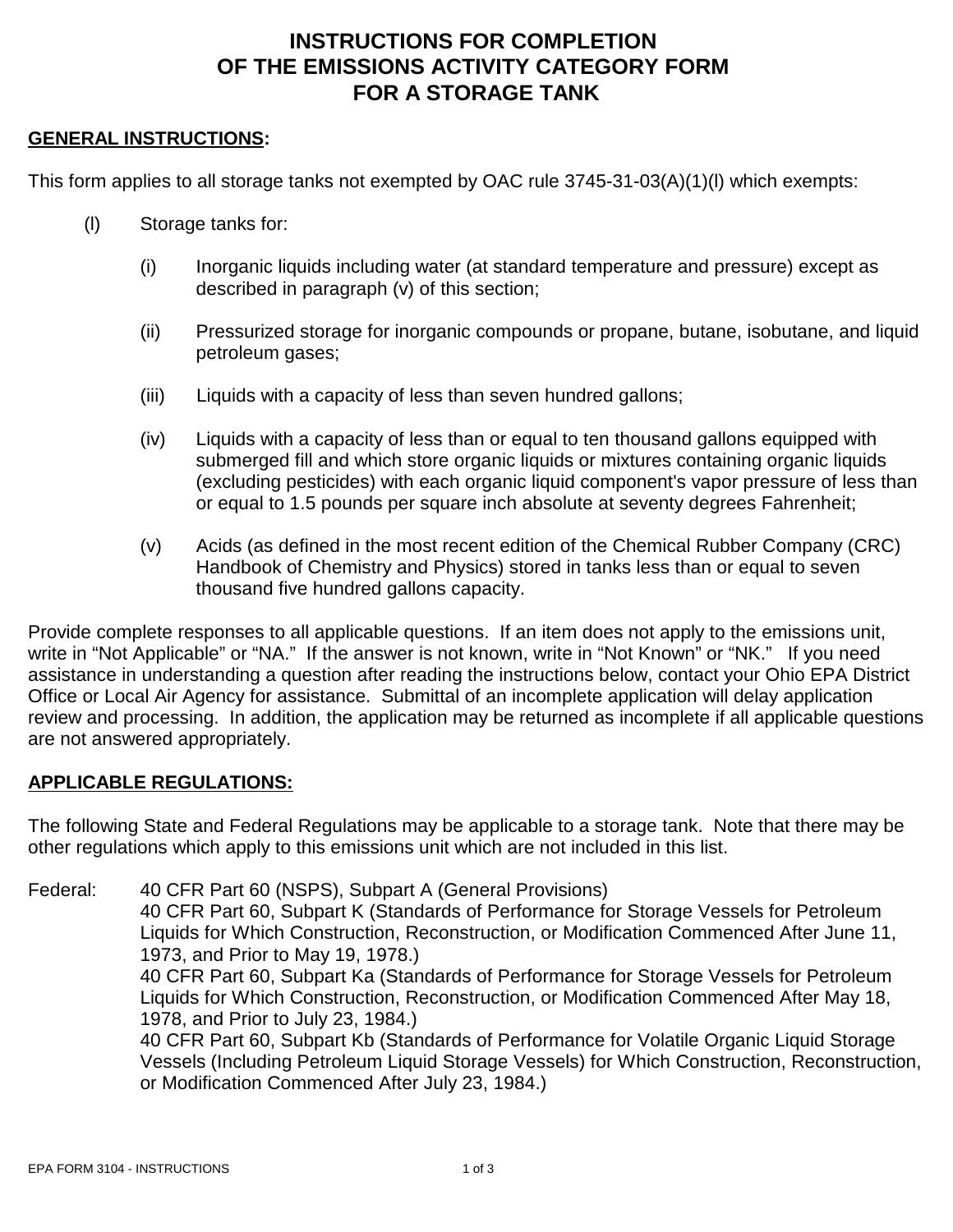State: OAC rule 3745-31-02 (Permit to Install) OAC rule 3745-35-02 (Permit to Operate) OAC rule 3745-21-07 (D) (Storage of Volatile Photochemically Reactive Materials) OAC rule 3745-21-09 (L) (Storage of Petroleum Liquids in Fixed Roof Tanks) OAC rule 3745-21-09 (Z) (Storage of Petroleum Liquids in External Floating Roof Tanks)

If you would like a copy of these regulations, contact your Ohio EPA District Office or Local Air Agency. State regulations may also be viewed and downloaded from the Ohio EPA website at http://www.epa.state.oh.us/dapc/regs/regs.html. Federal regulations may be viewed and downloaded at http://www.epa.gov/docs/epacfr40/chapt-I.info/subch-C.htm.

### **CALCULATING EMISSIONS:**

Emissions may be calculated using the estimation software for storage tanks (TANKS), available from the following USEPA website: http://www.epa.gov/ttn/chief/software/tanks/index.html.

### **SPECIFIC INSTRUCTIONS:**

- 1. Indicate whether this is an application for a new permit or an application for permit renewal. If applying for a permit renewal, provide the 4-character OEPA emissions unit identification number.
- 4. Tank capacity represents the maximum amount of material which can be stored.
- 9. The cited NSPS rule may be found on the web by clicking the links to 60.110a-60.115a at: http://www.access.gpo.gov/nara/cfr/cfrhtml\_00/Title\_40/40cfr60\_00.html The cited MACT rule may be found on the web at: http://www.epa.gov/ttn/atw/hon/honpg.html
- 10. "Custody transfer" means the transfer of produced crude oil and/or condensate, after processing and/or treating in the production operations, from storage tanks or automatic transfer facilities to pipelines or any other forms of transportation. "Condensate" means hydrocarbon liquid separated from natural gas which condenses due to changes in the temperature or pressures, or both, and remains liquid at standard conditions.
- 15. "Photochemically reactive material" means any liquid organic material with an aggregate of more than 20 percent of its total volume composed of the chemical compounds classified below or which exceeds any of the following individual percentage composition limitations, referred to the total volume of liquid:
	- (1) A combination of hydrocarbons, alcohols, aldehydes, esters, ethers or ketones having an olefinic or cyclo-olefinic type of unsaturation: 5 percent;
	- (2) A combination of aromatic hydrocarbons with eight or more carbon atoms to the molecule except ethylbenzene: 8 percent;
	- (3) A combination of ethylbenzene, ketones having branched hydrocarbon structures, trichloroethylene or toluene: 20 percent.